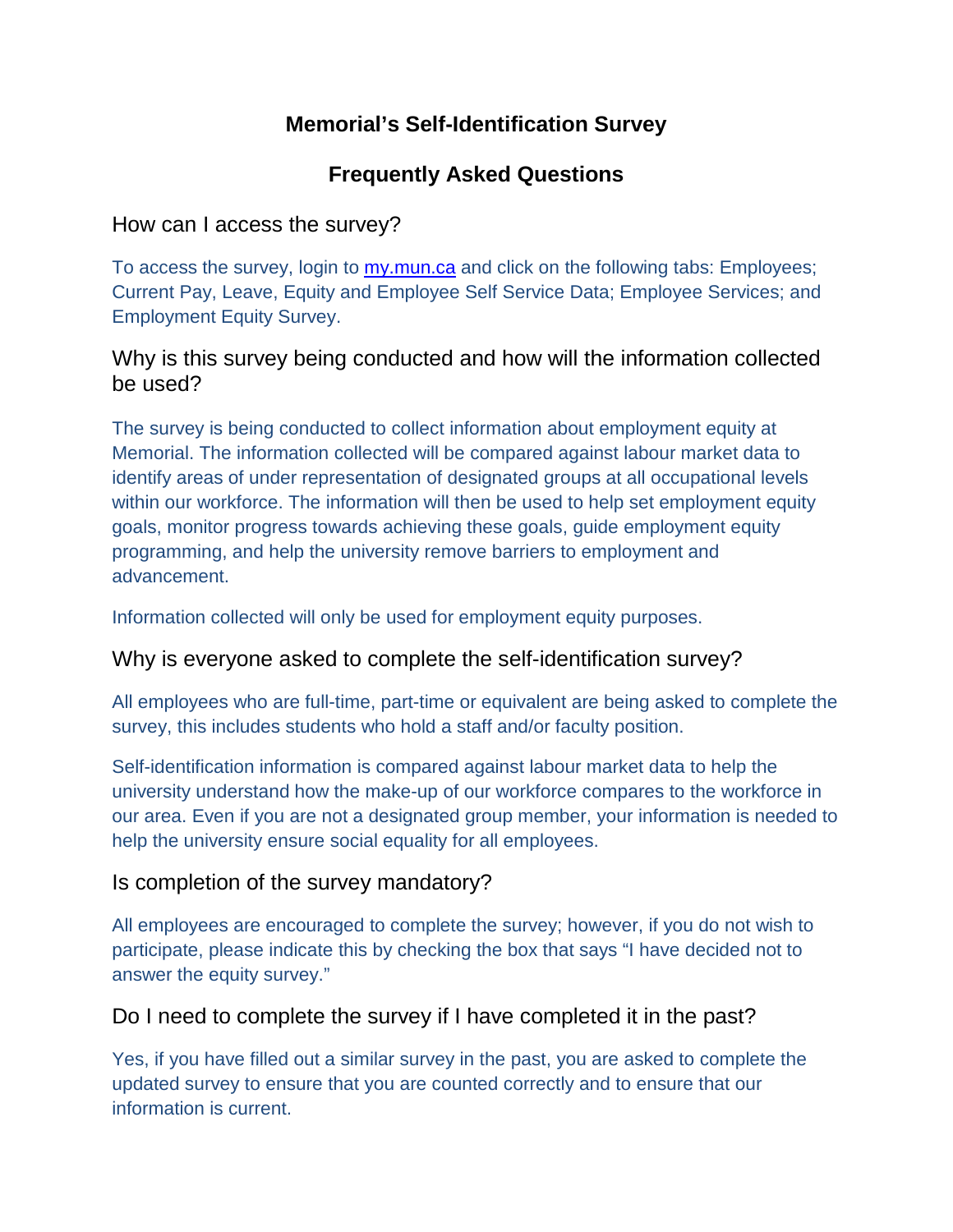### Can I change information I have submitted in the past about myself?

You can update your information at any time by accessing the survey.

### Will my information be kept confidential?

Responses are kept strictly confidential with access limited only to those employees working directly with employment equity and related data. Individual data is never released.

### Could I be disadvantaged in any way by providing this information?

No. The information you provide on the survey is stored in a strictly confidential employment equity database. Information is presented in summary form for use in the Employment Equity and Diversity Plan and subsequent annual employment equity reports.

## I have received a workplace accommodation. Should I still identify as a person with a disability?

Yes. All individuals with disabilities, including those who have been accommodated in the workplace, are asked to self-identify. It is important to do so because accommodation and self-identification are not always linked.

### Can I identify in more than one group?

Yes. Employees can identify in more than one designated group. The self-identification survey includes definitions to help you accurately identify which group(s) you may belong to.

#### Where do I fit?

The following are some examples.

• I have dyslexia, but with accommodation I am able to perform my job. Is this considered a disability?

Yes, if you require accommodation to perform your job then you are considered a person with a disability.

• I have a mental health condition/illness. Is this considered a disability?

Yes.

• I have Crohn's disease, or epilepsy, or diabetes. Is this considered a disability?